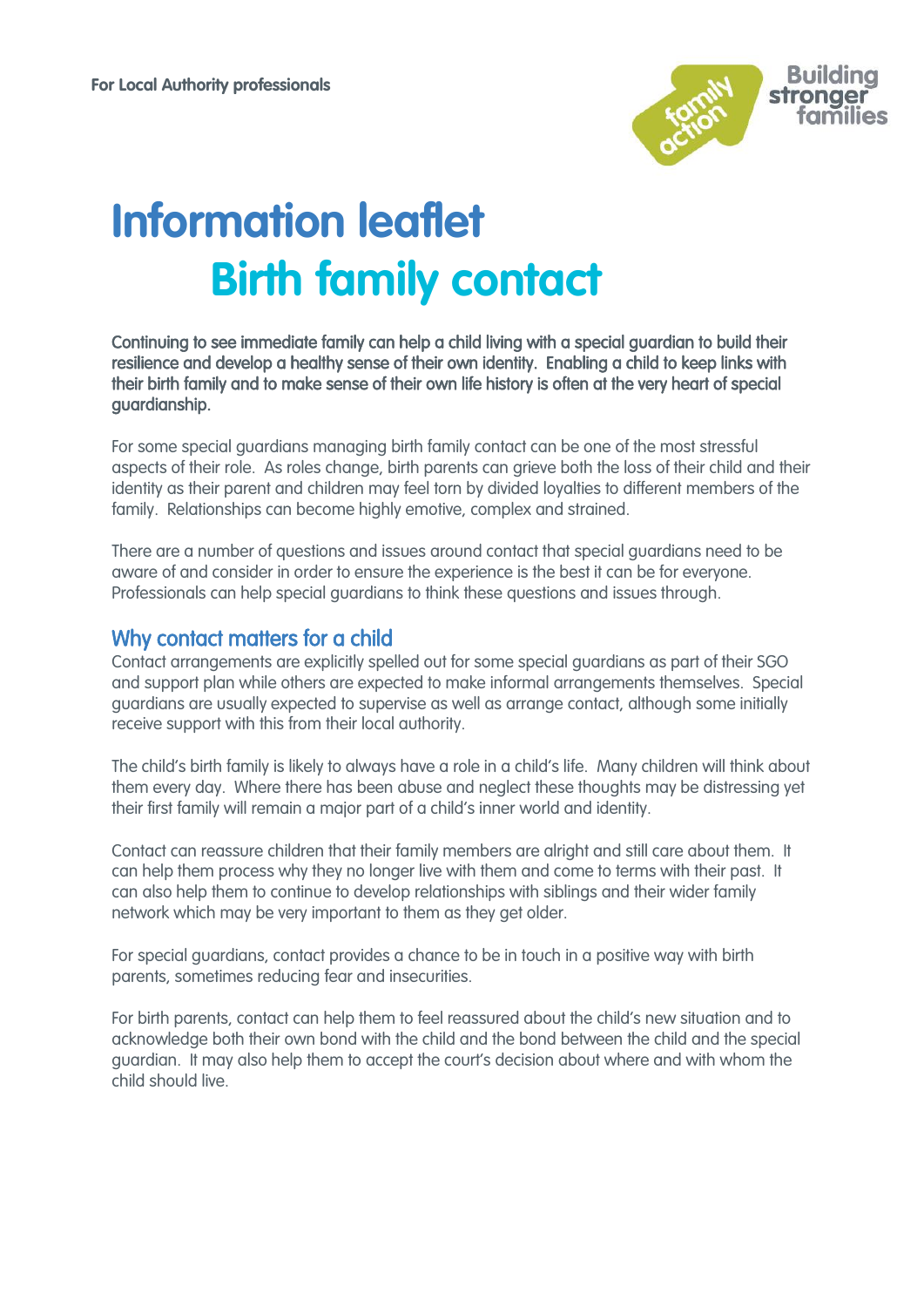

## The challenges of contact

Contact often takes place while place while birth parents are feeling overwhelmed, angry and struggling with other difficulties in their lives. As a result birth parents can be hostile, aggressive and unreliable and also very sad and emotional. Birth parents might repeatedly turn up late to contact, fail to turn up at all or try to increase contact beyond what has been agreed. They can struggle to accept that the situation is not temporary and that the special guardian is now their child's primary carer.

All this may leave the child feeling distressed, confused and undermine the new relationship and the stable life the carer is trying to build with them. Even when contact goes well they may be clingy, naughty, or aggressive after meetings, perhaps hitting out or wetting the bed or feeling resentful at having to leave their birth parents.

A child may show distress when parting from a parent due to their attachment. This is different from a child being re-traumatised by contact. As a special guardian gets to know the child and talk to them about their reaction to contact, they will be in a better position to judge how it affects them.

Professionals can help special guardians to stand back and realise just how confused the child's, birth parents' and indeed their own emotions may be through all of this and support them to develop strategies to work through these difficulties over time. Special guardians should try very hard not to criticise or blame either parent in front of the child but instead remain calm and as much in control of the situation as possible. There is good and bad in all of us and a special guardian's attitude towards birth parents is thought to directly affect the child's idea of who they are: inevitably children think of themselves as half mum, half dad. If they are not allowed to love them both they can end up rejecting a part of themselves.

Tensions can continue even when parents accept their changed role. Over time some parents lessen contact or withdraw completely leading children feeling confused and rejecting parents or yearning for them to return. Where children have emotional or behavioural difficulties the fall out from poor contact can make the overall situation worse and more stressful for everyone.

When birth parents' behaviour is not acceptable special guardians need the courage and confidence to be open and 'straight talking' with them. They should try to explain decisions by relating them back to what is best for the child. Due to distress or anger, birth parents may not hear what is being said and may need details including meeting arrangements explained more than once – special guardians need to try hard to be patient.

Special guardians who may not have anticipated these problems may find it difficult to make decisions on contact frequency, quality and safety and may feel obliged to continue contact in order to meet court-ordered arrangements. Decisions can be particularly challenging where birth parents have poor mental health, drug or alcohol issues or where special guardians do not trust the adults they keep company with. If a carer thinks contact is not working then they should discuss their social worker who will be able to support them.

Some special guardians will have to arrange and supervise more than one contact, as contact with mum, dad and siblings might need to take place at separate times in different locations.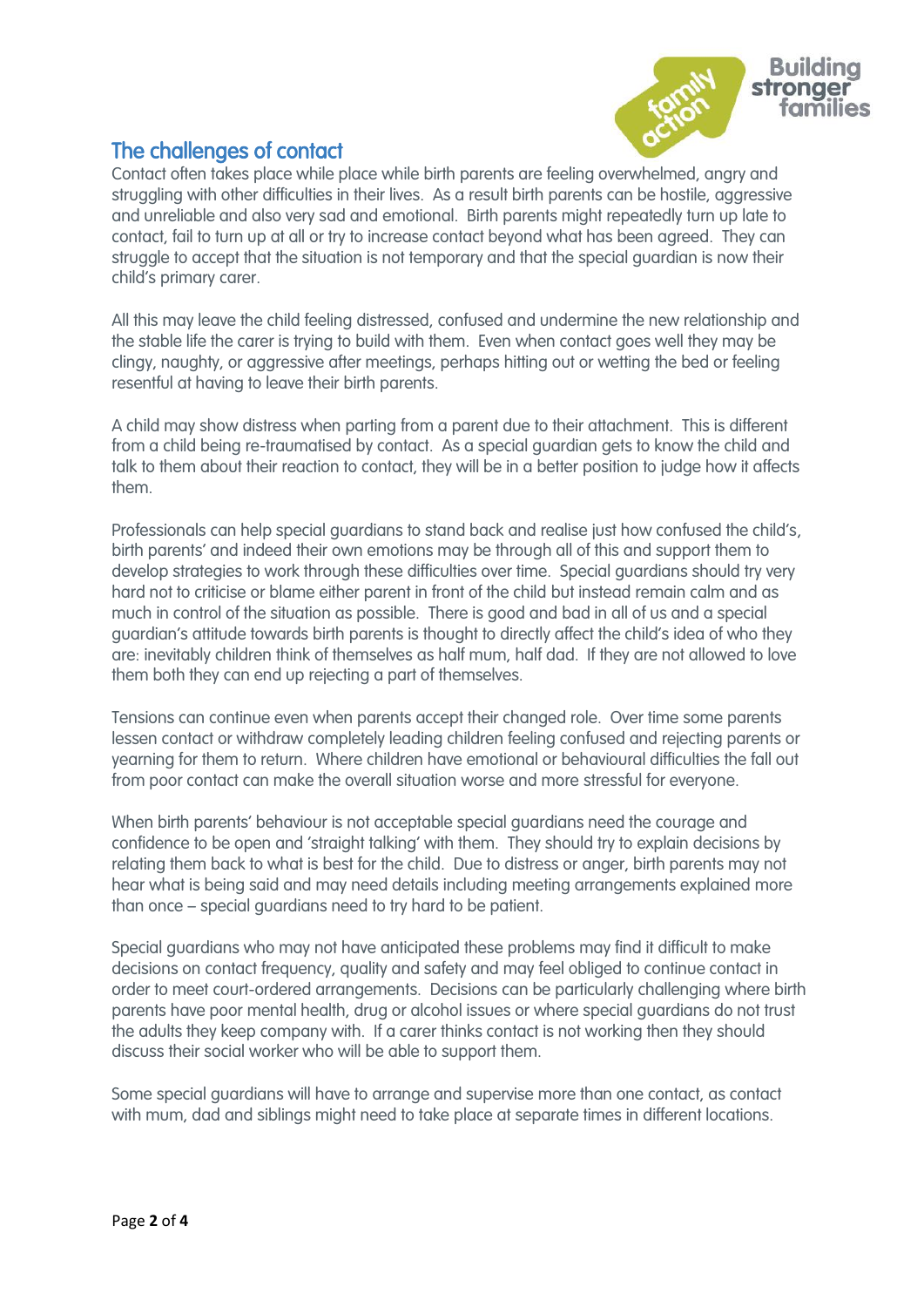

This can be an added worry and strain but can be made easier if a routine is quickly established and the focus remains on what is important for the child.

Special guardians may also just be starting to settle the child, by building a connection and managing their own feelings about the loss of the future they had expected. If the carer is a relative of the birth parents they might feel sadness and guilt about the birth parent's past actions or current situation. Special guardians need support to understand and accept these difficult feelings and keep communication with birth parents clear and honest. The focus should always remain on what is best for the child.

## Practical ways professional can help special guardians to manage contact

- Special guardians might find a written agreement useful either in a letter or email explicitly spelling out when and how contact takes place and what behaviour is considered appropriate. This helps establish clear ground rules.
- Special guardians should remember that contact does not always have to take place face-toface. Telephone or contact by post (known as 'letterbox' contact) can also be beneficial. This is usually two-way or multi-way and can include siblings or other birth relatives. Children contribute according to their age and understanding. For this type of contact to work, special guardians and parents need to have the same commitment to it as face-to-face.
- Contact can also take place through Skype or social media however it can be difficult to stick to agreed times. Carers should refer parents back to contact agreements, ground rules and consequences and explain how this disrupts the child's regular routines and stability if they find things are slipping.
- If a special guardian has problems arranging contact, family mediation can sometimes be used to find a mutually agreed solution, such as identifying an alternative carer to supervise the contact meetings.
- Special guardians might find it useful to have a mobile number solely for messages involving contact arrangements. This will stop unwanted communications.
- Special guardians should try and give as much warning as possible if they have to change contact times and arrangements. If cares have to cancel a session they should try and ensure it takes place as soon as possible.
- If a birth parent and a child are struggling to work on their relationship special guardians can help by highlighting positives and things they have in common. For example they can say things like "you're lucky you have lovely dark hair like your dad" or "you're good at maths just like your mum".
- Having a plan for some quiet time or arranging another activity can help if the child is upset after contact or if contact has been cancelled.
- Grandparents and relatives sometimes feel more positive towards the birth parent that is on their side of the family, especially when parents separate. It is important for children's identity and development that special guardians support relationships with both parents and families whenever possible.